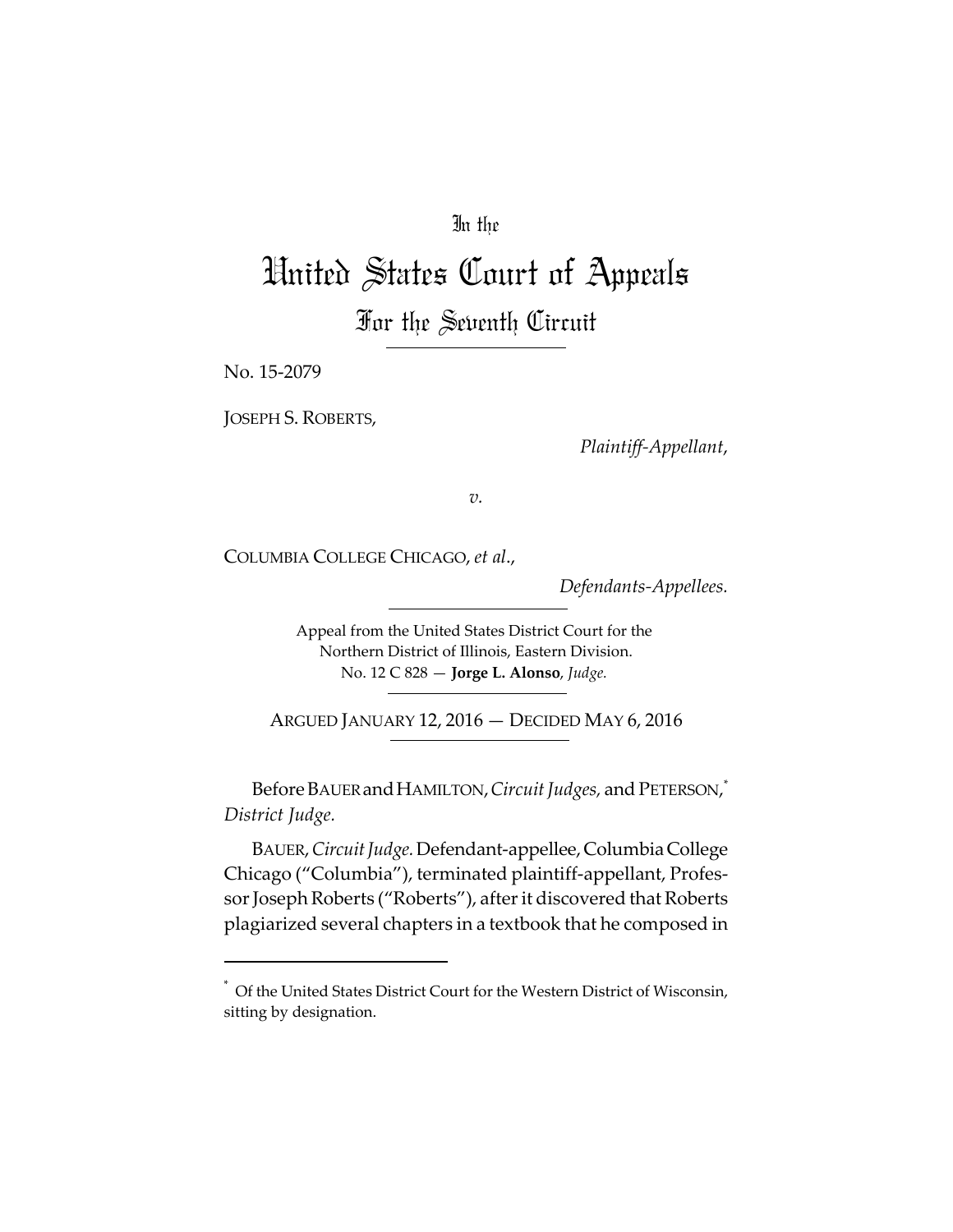2004. Roberts filed suit against Columbia and several Colum‐ bia faculty members. In his complaint, Roberts pleaded multiple theories of recovery. All defendants moved for summary judgment, which the district court granted. Roberts appealed the grant of summary judgment in regards to his claims for breach of contract and age discrimination in viola‐ tion of the Age Discrimination in Employment Act ("ADEA"), 29 U.S.C. §§ 621 *et seq.* Forthe following reasons, we affirm the district court's ruling.

#### **I. BACKGROUND**

#### **A. The Textbook**

Columbia hired Roberts in 1999 as a tenure‐track professor in the Arts, Entertainment and Media Management Depart‐ ment ("AEMM Department"). Roberts achieved tenured status in 2003. His tenure rights were secured by a contract entitled "Columbia College Chicago Statement of Policy on Academic Freedom, Faculty Status, Tenure, and Due Process" (the "Statement of Policy").

In late 2003, Roberts believed there were no good, reason‐ ably priced textbooks on the subject of economics as applied to the arts. So, he began creating a new custom textbook with the help of his AEMM Department colleague Clark Greene and several graduate students in the AEMM Department. This process involved working with a publishing company to compile materials from other textbooks into one new custom textbook. Roberts worked with publisher McGraw‐Hill and usedmaterials from three currenttextbooks:*IssuesinEconomics Today* by Robert Guell; *Economics is Everywhere* by Daniel Hamermesh; and*BasicEconomicConcepts* byWerner Sichel and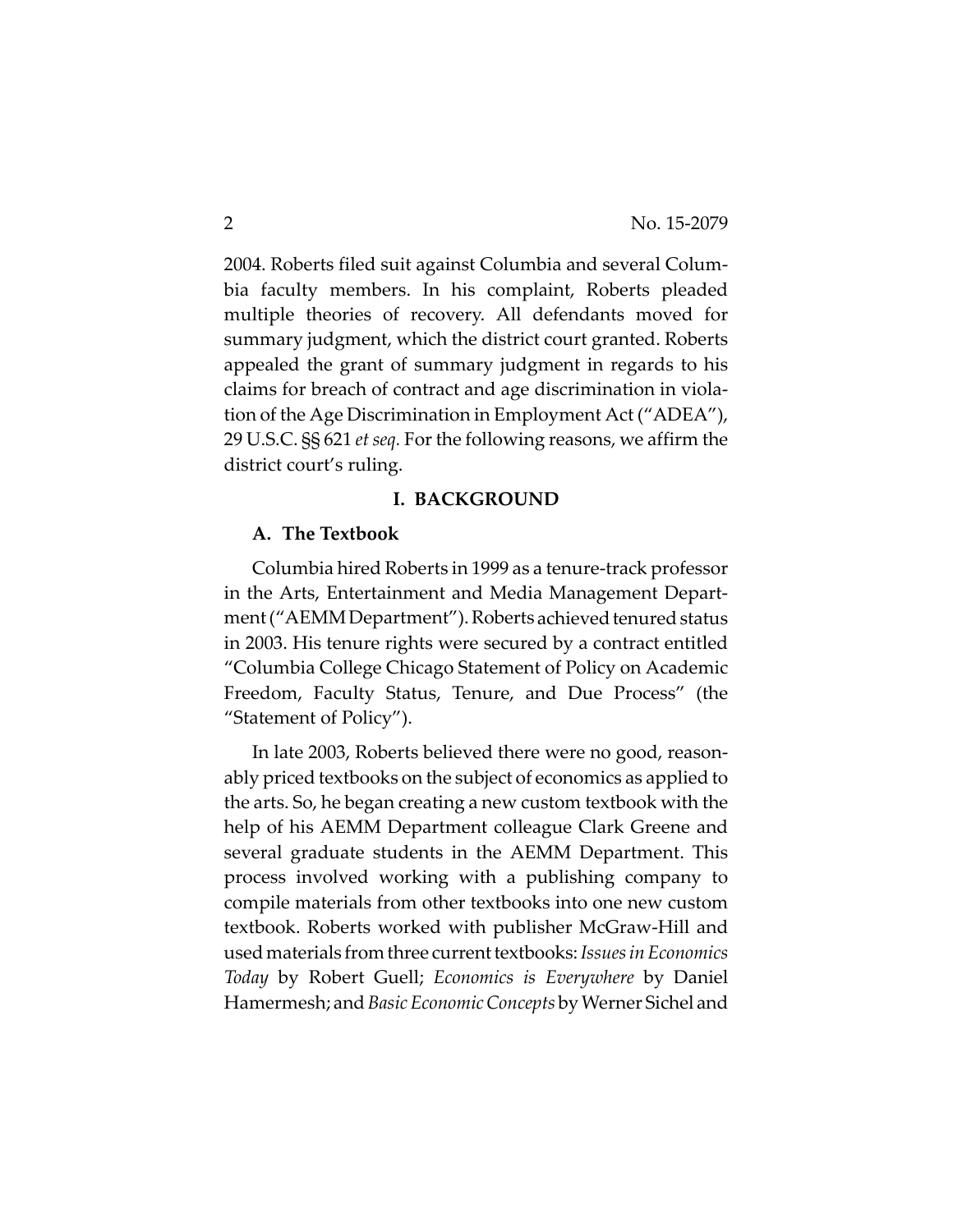Peter Eckstein. The final product, *Economics for Arts Entrepre‐ neurs and Managers*, consisted primarily of the copied material from the three textbooks. Roberts and Clarke Greene also prepared original material, such as the first chapter.

Roberts testified in his deposition that he sent McGraw-Hill photocopies of the three covers of the textbooks, reference sections, and copyright sections. When his textbook was published, however, the cover was titled: *Economics for Arts Entrepreneurs and Managers: with selected material from Issues in Economics Today and Economics is Everywhere*. The cover also lists the following authors in order: Dr. Joseph S. Roberts, Robert C. Guell, and Daniel S. Hamermesh. The textbook does not reference or cite *Basic Economic Concepts* by Sichel and Eckstein. Further, the inside cover page states, "Peer review, class testing, and accuracy are primarily the responsibility of the author(s)."

Roberts intendedtouse*Economicsfor ArtsEntrepreneurs and Managers* for his 2004 fall semester class. He requested a final proof of the textbook from McGraw‐Hill prior to its publica‐ tion, but never received one. Instead, the first time Roberts saw the completed textbook was when he purchased it at Colum‐ bia's bookstore, after his students forthe 2004 fall semester had arrived in class with the textbook already purchased. Upon reviewing it, Roberts noticed several errors, such as omitting the reference to *Basic Economic Concepts* by Sichel and Eckstein, as well as the lack of reference pages at the end of each chapter.

Roberts testified that after he identified the errors, he made a phone call to McGraw‐Hill to inform the publisher of the problem, but did not send a follow‐up letter or email detailing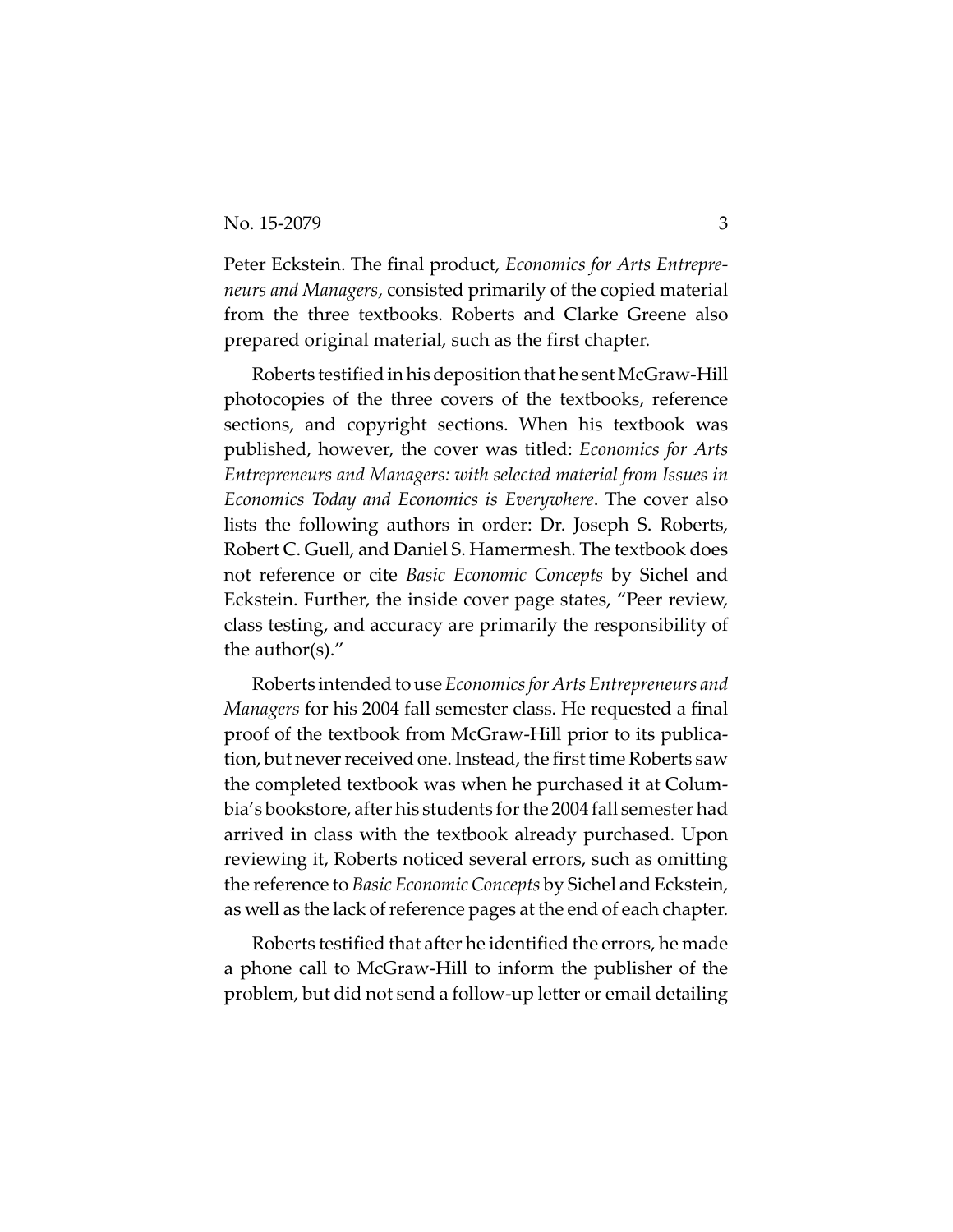the issues. He also provided his students with a corrected reference page. He understood at that time that not citing the Sichel and Eckstein textbook was a "serious error" and created a "big problem" for his book. Ultimately, Roberts and several other colleagues decided to never use *Economics for Arts Entrepreneurs and Managers* again due to the errors and its price. Roberts made no further efforts to ensure McGraw‐Hill corrected the omission.

Sometime around either December 2005 or January 2006, Roberts approached graduate student Nissan Wasfie ("Wasfie"), and asked for his assistance updating *Economicsfor Arts Entrepreneurs and Managers*. Roberts intended to correct the original textbook's reference errors in the updated version. Wasfie agreed to help, however, the updated version never came to fruition because a dispute arose over money that Roberts allegedly owed Wasfie. The original publication was never corrected.

Roberts updated his curriculum vitae in 2009 and 2011. Both times he listed *Economics for Arts Entrepreneurs and Managers* under his list of publications.

#### **B. Roberts' Age Discrimination Evidence**

In 2010, Roberts served on a search committee to name the AEMM Department Chairperson. The committee identified who they believed was the best candidate, but that individual refused the position due to issues regarding the terms of employment. Eliza Nichols, the Dean of the School of Fine and Performing Arts at Columbia ("Nichols"), then called the individual members of the search committee and asked them to approve Philippe Ravanas ("Ravanas") as the new chairper‐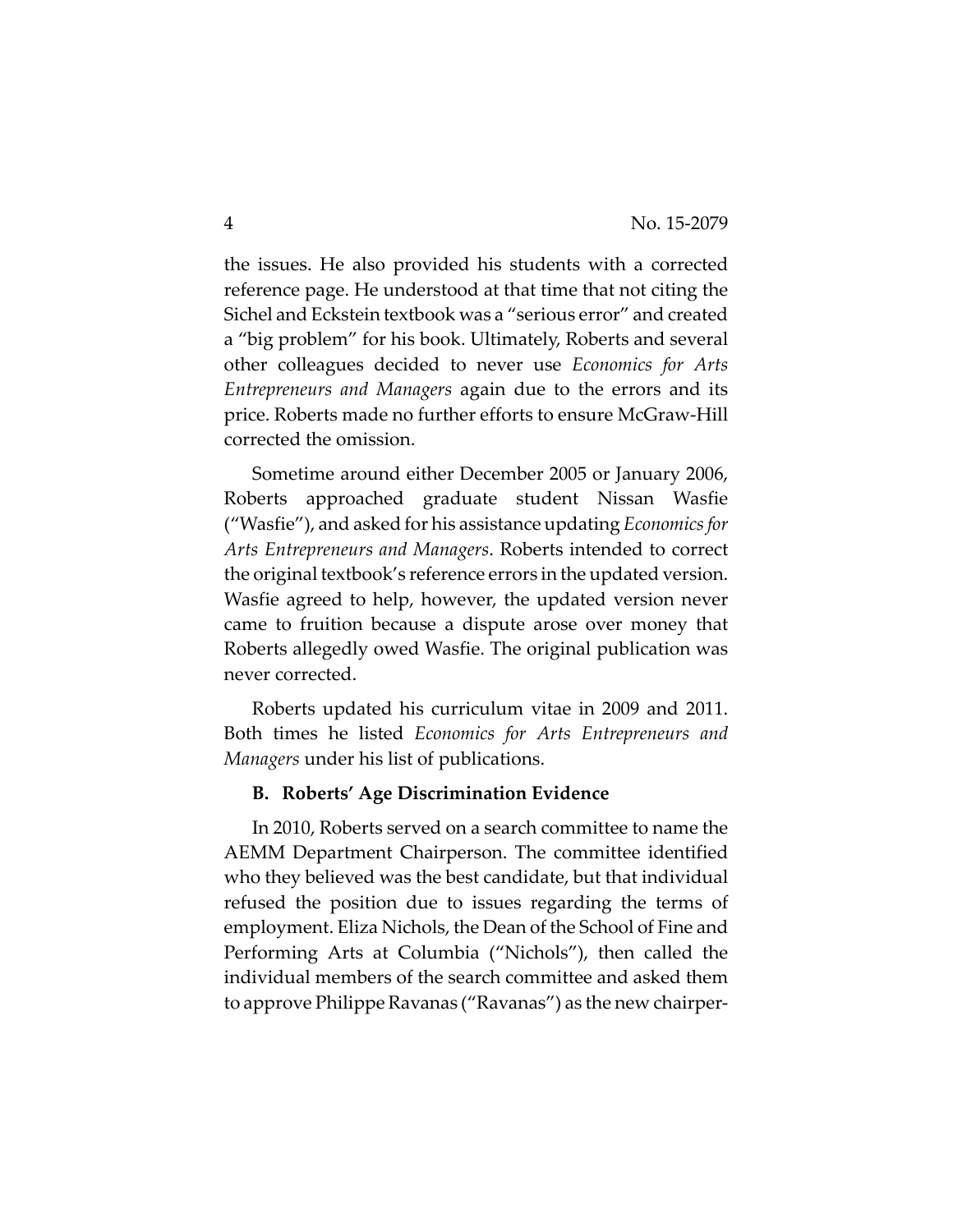son, which each member did. Roberts testified that Ravanas was the committee's "reluctant second choice," and that Roberts wished the committee was able to convene as a whole prior to making the decision.

Contention arose between Roberts and Ravanas sometime after Ravanas was appointed the AEMM Department Chair‐ person. Ravanas commented that Roberts and other older members of the faculty did not fit the "image" that Ravanas desired to create, as he wanted to portray a "young and hip look for the program." At that time, Roberts was about fifty years old. Ravanas also removed a photograph of Roberts from the online directory because he believed it did not project the look he wanted for the AEMM Department. In addition, two other tenured professors of the AEMM Department submitted sworn testimony that Ravanas was "hostile" towards older members of the faculty.

Ravanas had other disputes with Roberts as well. On February 23, 2011, Ravanas sent Roberts an email asking him to explain why Roberts received a \$250 per month cellphone allowance from Columbia when no other professor did, why Roberts submitted a request for \$950 to cover a membership fee for an organization when that organization's website listed the fee as \$125, and why Roberts identified himself as associ‐ ated with the Coleman Foundation after the AEMM Depart‐ ment had cut ties with the group. On April 12, 2011, Ravanas sent Roberts another email questioning why Roberts was listed on the Coleman Foundation's website, why the Self Employ‐ ment in the Arts Conference website listed Roberts as having a PhD in Entrepreneurship when it was actually in Education, and why Roberts' biography on the AEMM Department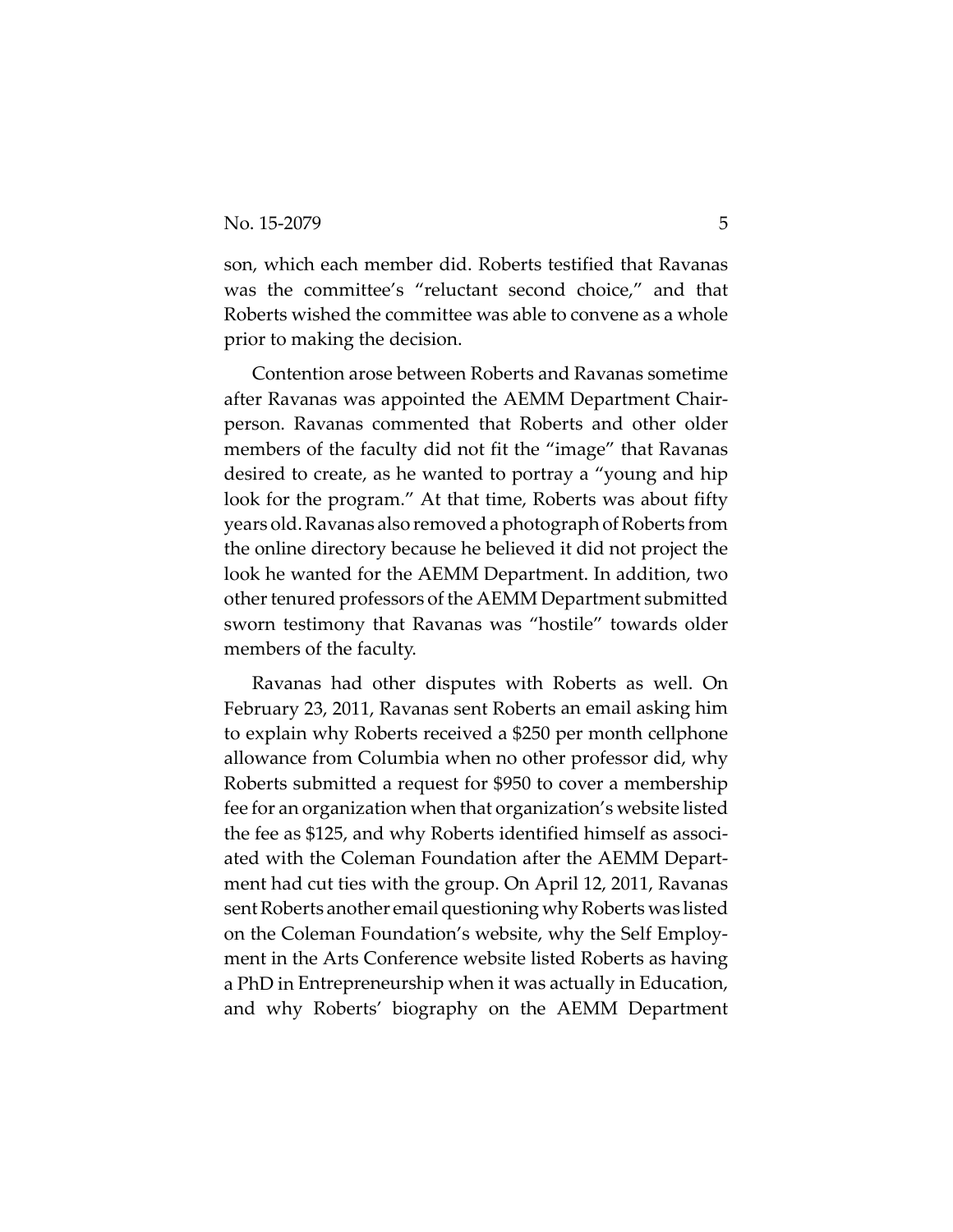website indicated he designed entrepreneurship programs for inner-city neighborhoods when he had not provided this information to the Department before. Roberts responded that he would contact the websites and ask them to correct the information.

#### **C. Plagiarism Investigation**

At some point in 2004, before Roberts published *Economics for Arts Entrepreneurs and Managers*, Wasfie noticed graduate students inRoberts' office hadopentextbooks onRoberts'desk and were typing from them. Wasfie became suspicious that Roberts had committed plagiarism, but did not mention this to anyone at that time.

Wasfie developed a brain tumor in the fall of 2010, and went on leave from December 2010 through March 2011 to recover from brain surgery. Wasfie testified that while on leave, he reflected on "life in general," "justice," and "doing what's right." He decided during this time to investigate whether Roberts had plagiarized *Economics for Arts Entrepre‐ neurs and Managers*. He went to the library to research his suspicions, and eventually compared Roberts' textbook with *Basic Economic Concepts* by Sichel and Eckstein.

In mid‐March 2011, Wasfie approached Ravanas with the results of his investigation. He informed Ravanas that a significantpart of*Economicsfor ArtsEntrepreneurs andManagers* was unattributed. Wasfie also provided Ravanas with a copy of Roberts' textbook and information regarding the unattri‐ buted sections from Sichel and Eckstein's *Basic Economic Concepts*.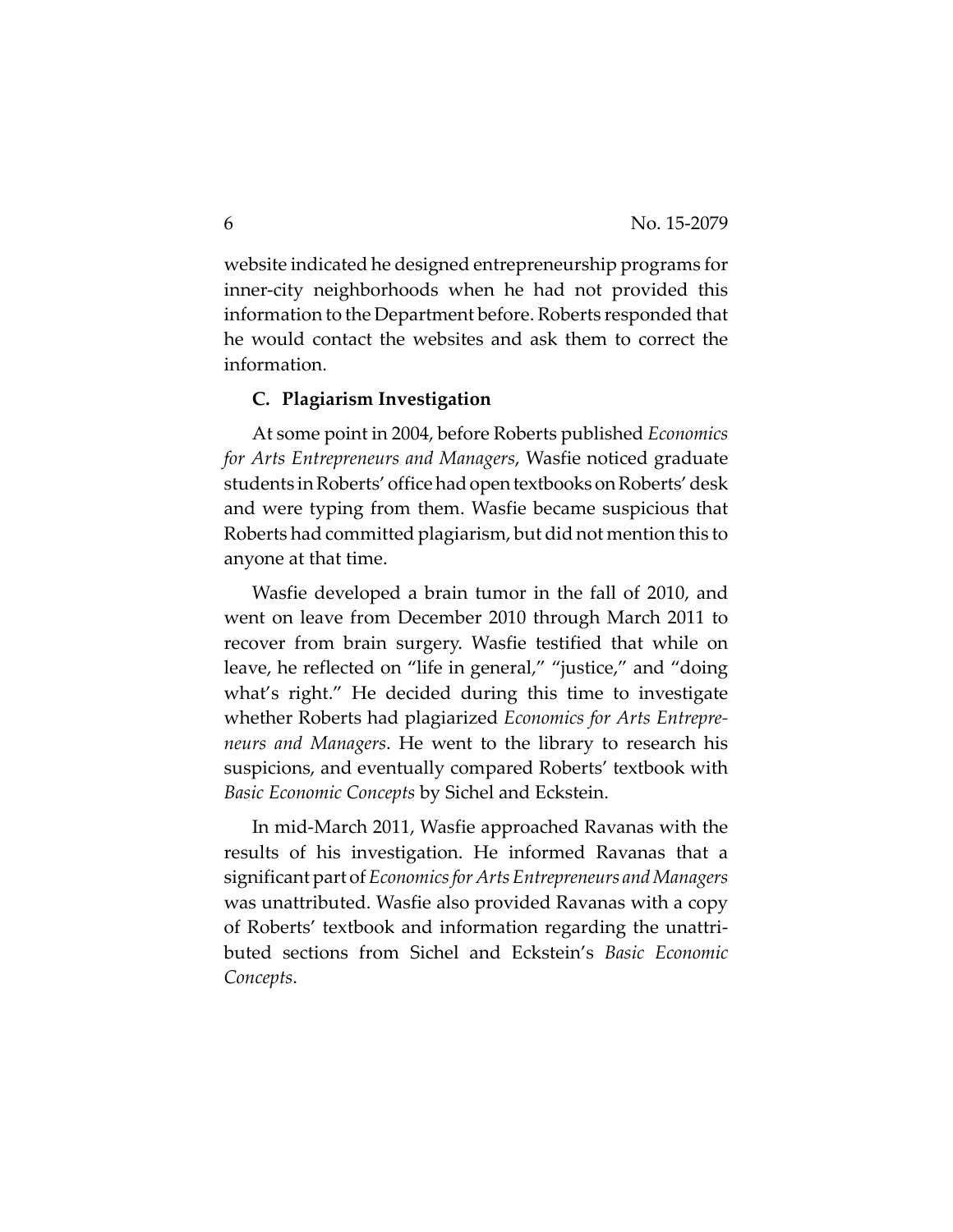In his deposition, Roberts testified that he had indicated the reference error to Wasfie years earlier when Roberts sought Wasfie's assistance with updating the textbook. Roberts also testified that he did not think Wasfie harbored any antagonism towards him, and he believed that someone "put [Wasfie] up to" informing the faculty of Roberts' plagiarism. Roberts acknowledged that he had no evidence other than his own speculations as to whether Ravanas, or anyone else, coerced or induced Wasfie to make the plagiarism allegation against him.

After Wasfie informed Ravanas of the plagiarism, Ravanas compared Roberts' *Economics for Arts Entrepreneurs and Mana‐ gers* with Sichel and Eckstein's *Basic Economic Concepts*. He concluded that eight chapters from Roberts' textbook consisted almost entirely of unattributed excerpts from the Sichel and Eckstein textbook. This amounted to approximately 10,000 unattributed words total. Heprepareda writtenmemorandum detailing his findings. Ravanas forwarded the memorandum to Nichols in early April 2011, who then reviewed the memo‐ randum and compared the relevant textbooks. Nichols also concluded that plagiarism had occurred and informed the vice president for academic affairs, the provost, and the general counsel's office about her findings.

During this same time period, Roberts and other faculty members were organizing their complaints against Ravanas' leadership of the AEMM Department. On May 2, 2011, Roberts and several of his colleagues issued a formal complaint against Ravanas. On May 31, 2011, Roberts and the other faculty members met with Louise Love, who was then‐Vice President of Academic Affairs ("Love"), regarding the situation. Immedi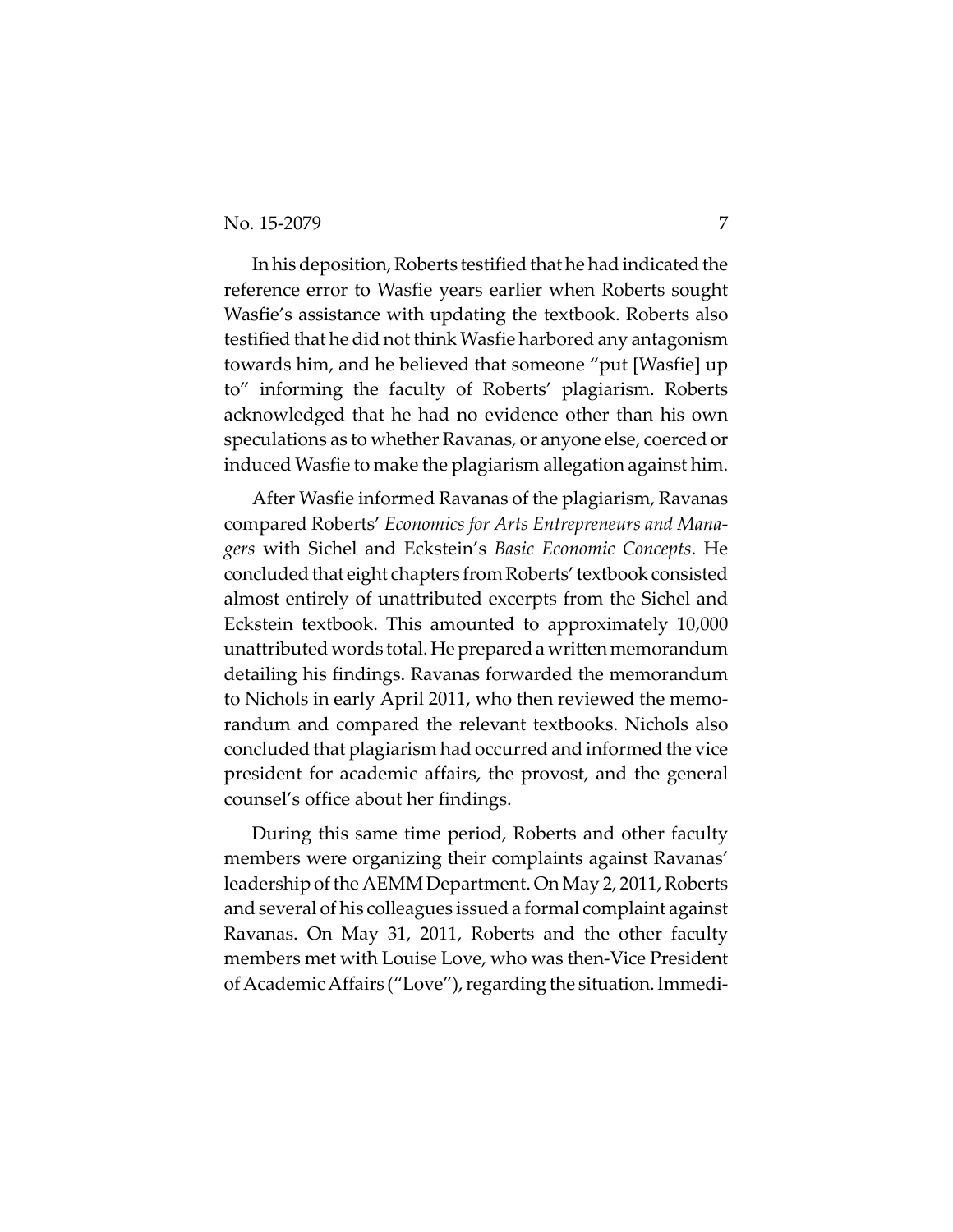ately afterwards, Roberts met with Nichols for a previously scheduled meeting.

There are two conflicting accounts of how the May 31, 2011, meeting between Nichols and Roberts transpired. According to Roberts, Nichols accused him of committing plagiarism, told him that he had five minutes to resign, and that if he refused to resign the plagiarism would go on his record. Roberts also testified that Nichols did not show him the memorandum from Ravanas, did not give him an opportunity to present his side of the story, and told him to go to his office and think about his family and career. According to Nichols, she asked Roberts to review Ravanas' memorandum and address the charges contained therein, but Roberts did not get through the first line. She testified that Roberts claimed that the title of the book was wrong, and thus he was not the author of the book. She acknowledged giving him the option to resign and told him to think about it, but denied saying that he only had five minutes to decide. She also testified that Roberts was "very confusing" throughout the meeting and "had absolutely no comprehensi‐ ble excuse for what he did." Both agree that Roberts called Nichols later that day and informed her that he would not resign.

In June 2011, Love was appointed interim provost of Columbia. As provost, she had the authority to terminate tenured faculty members. Shortly after her appointment, she was informed of the plagiarism charge against Roberts. She investigated the matter by comparing Roberts' *Economics for Arts Entrepreneurs and Managers* with Sichel and Eckstein's *Basic Economic Concepts*. After reviewing the two sources, she concluded that there was "substantial plagiarism" in Roberts'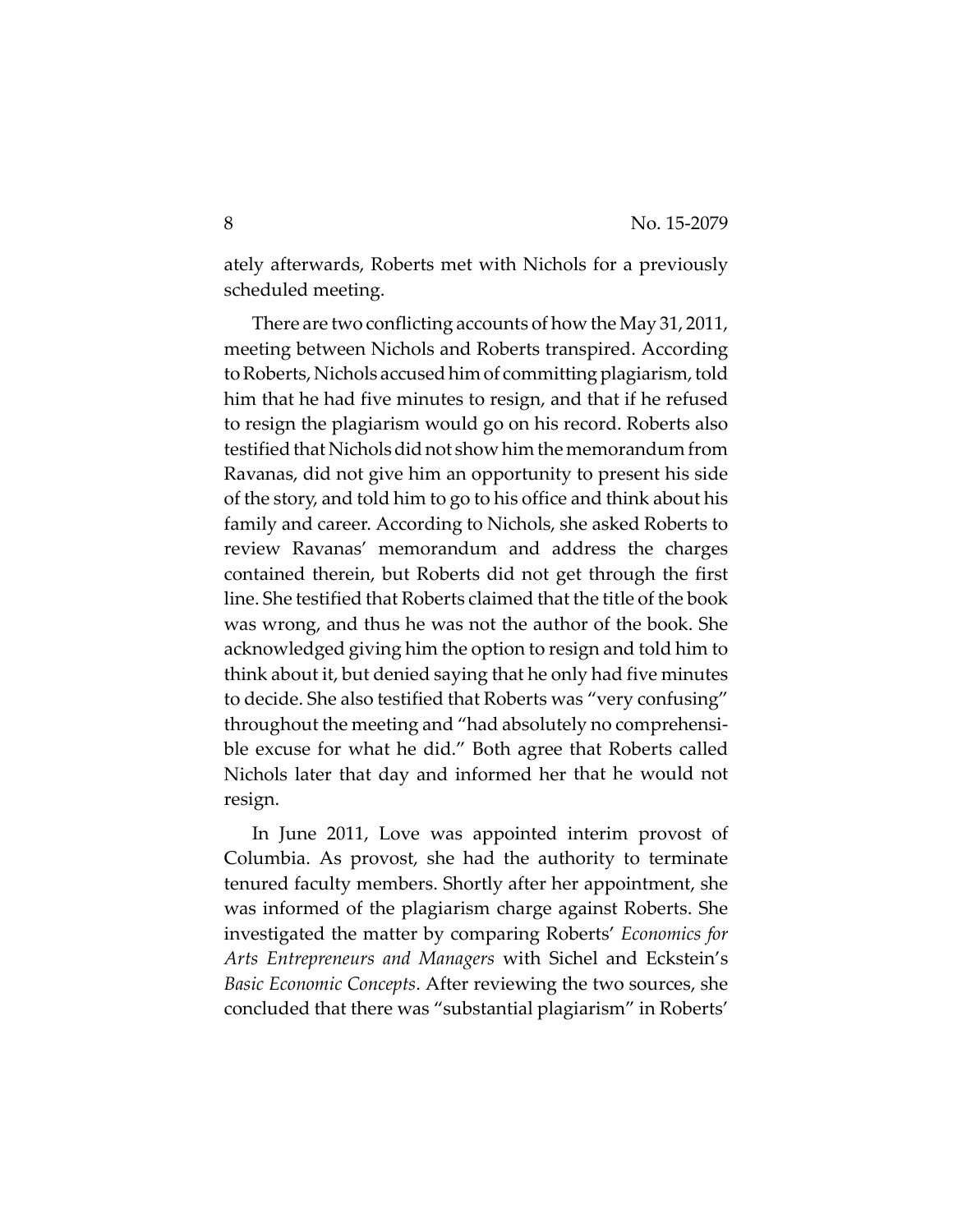textbook. She also spoke with Nichols about the matter and reviewed the memorandum prepared by Ravanas. Love did not speak with Roberts as part of her investigation because she believed "[t]he evidence spoke for itself." She also testified that it was irrelevant whether the mistake was Roberts' fault or McGraw‐Hill's fault, because "[t]he author is responsible for the material."

After her investigation, Love decided to terminate Roberts' employment. She testified that Columbia made no attempt to address his conduct other than by termination because "[t]he nature of his offense didn't allow for that," since "[h]is violation of the standard of academic integrity was quite egre‐ gious."

On June 9, 2011, Love sent Roberts a letter terminating his employment with Columbia. The letter stated, "In accordance with Section  $IX(A)(2)$  of the [Statement of Policy], your termination is due to academic dishonesty related to plagia‐ rized passages within your book, *Economics for Arts Entrepre‐ neurs and Managers*." It went on to state that "your continued participation in the affairs of [Columbia] is likely to be detri‐ mental to [Columbia's] reputation and will cause academic harm to [Columbia]." The letter concluded that Roberts was "hereby suspended without pay pending an internal review you may wish to seek."

Upon receiving the letter, Roberts sent an email to Love with a list of clarifications. Love did not respond. Following this, Roberts did not seek the internal review procedures referenced in the termination letter. He stated in his deposition that he "didn't see any point in doing that" based on his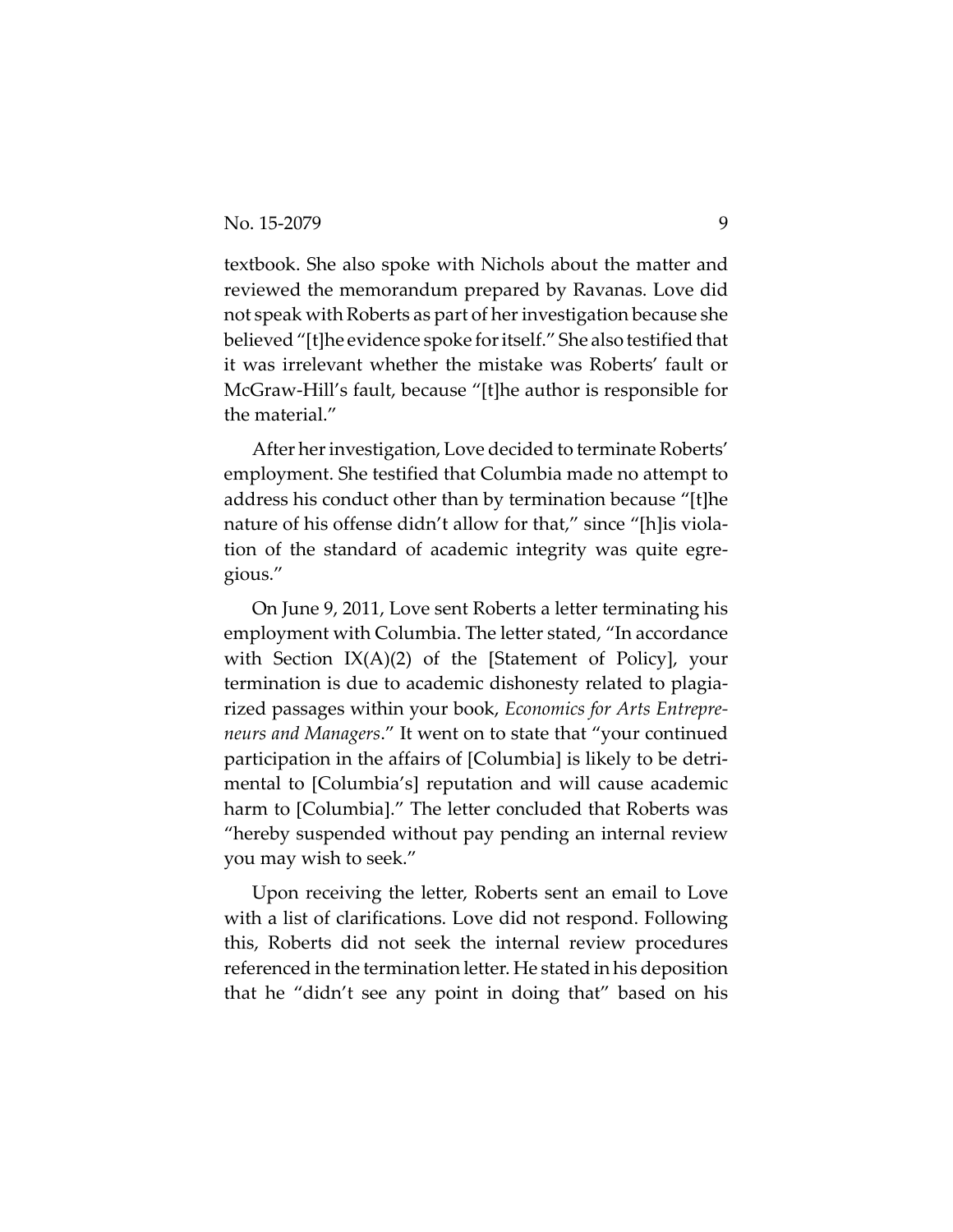previous experience serving as a member of the internal review panel, known as the Elected Representatives of the College ("ERC"). He further testified that "the ERC powers were reduced, so it was no longer an oversight as intended to be."

On February 6, 2012, Roberts filed a civil lawsuit against Columbia, Nichols, and Ravanas. He made several claims against Columbia, such as breach of contract, retaliatory discharge, defamation, and discrimination under Title VII, 42 U.S.C. §§ 2000e *et seq.*; 42 U.S.C. § 1981; the ADEA; and the Americans with Disabilities Act, 42 U.S.C. §§ 12101 *et seq.* He also brought other claims against all of the defendants, and against Ravanas individually. All defendants filed motions for summary judgment in regards to all counts, which the district court granted on April 21, 2015. Roberts appealed the district court's ruling as to whether summary judgment was appropri‐ ate in favor of Columbia for Roberts' breach of contract claim and his ADEA discrimination claim.<sup>1</sup> So, Columbia is the only appellee in this matter.

 $1$  Roberts also alleged that the district court improperly resolved disputed issues of material fact in favor of Columbia, improperly rejected testimony in favor of Roberts as "self‐serving," and improperly construed facts, made credibility determinations, and drew inferences in favor of Columbia. Since we review grants of motions for summary judgment *de novo*, whether the district court erred in this regard is not determinative of whether this court should reverse and remand. Under *de novo* review, Roberts can rely upon his brief to argue anew how the relevant facts and reasonable inferences drawn from them, when viewed in the light most favorable to him, show that Columbia was not entitled to judgment as a matter of law or that a genuine dispute of material fact exists.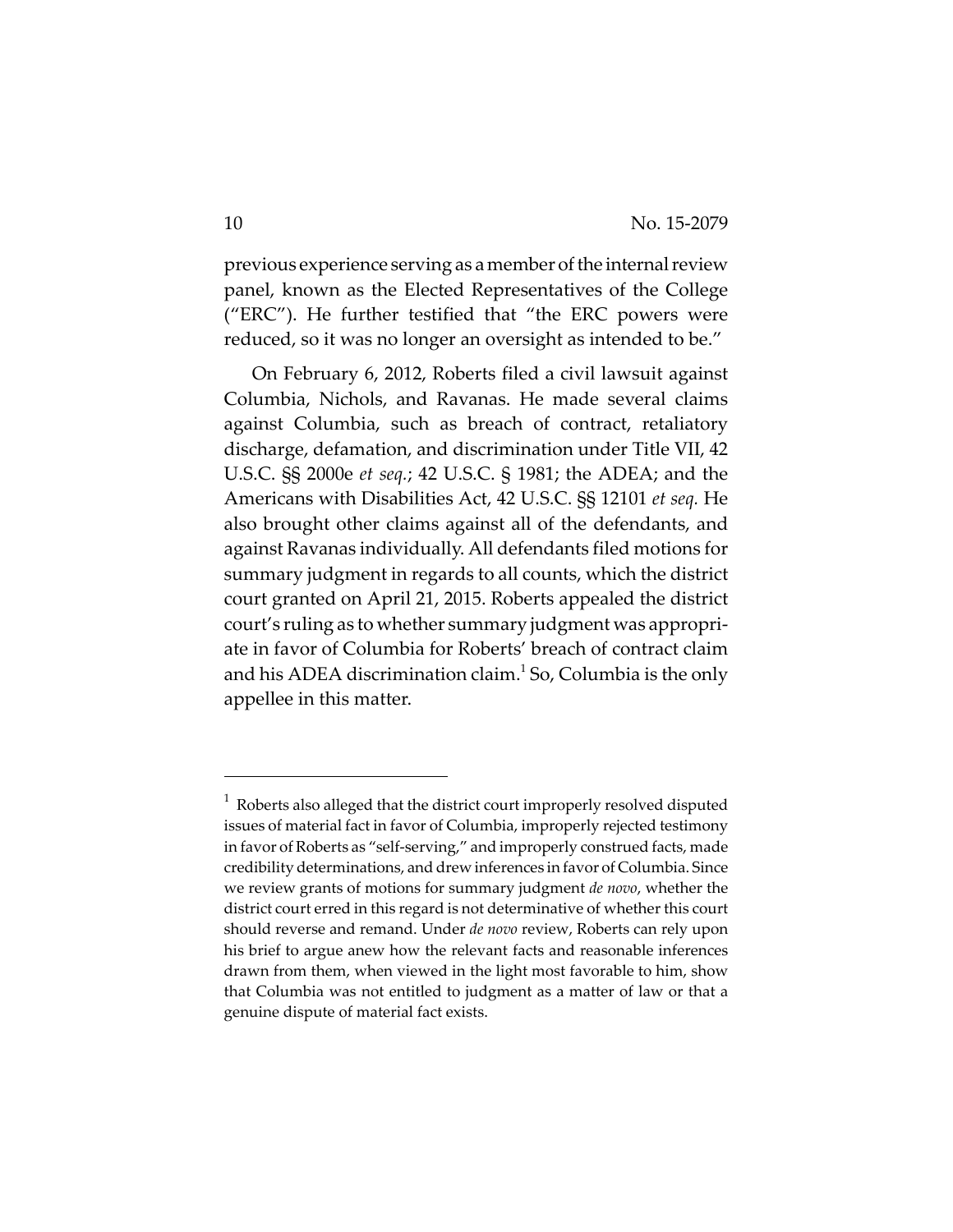No. 15-2079 11

#### **II. DISCUSSION**

We review the district court's grant of summary judgment *de novo*, while construing all facts and drawing all reasonable inferences within the record in favor of Roberts. *Harris v. Warrick Cty. Sheriffʹs Depʹt*, 666 F.3d 444, 447 (7th Cir. 2012) (citation omitted). Summary judgment is appropriate if the moving party shows that no genuine dispute of material fact exists and that the moving party is entitled to judgment as a matter of law. Fed. R. Civ. P. 56(a).

In its brief, Columbia argues that this court cannot hear Roberts' claims because the Statement of Policy precludes judicial review by limiting Roberts' relief to the college's internal ERC review process. So, before we can address the merits of Roberts' appeal, we must determine whether the claims were properly brought before the court.

#### **A. Statement of Policy's Preclusion of Judicial Review**

Columbia argues that the Statement of Policy provides that the ERC process was Roberts' sole recourse for reviewing the merits of Columbia's decision to terminate his employment. In support, it cites the following provision from the Statement of Policy:

> A faculty member who wishes to challenge or seek review of the Provost/Senior Vice Presi‐ dent's decision to sanction or dismiss him or her may do so solely in accordance with the follow‐ ing provisions of this Section IX.D.2.b., allowing for a review by the [ERC].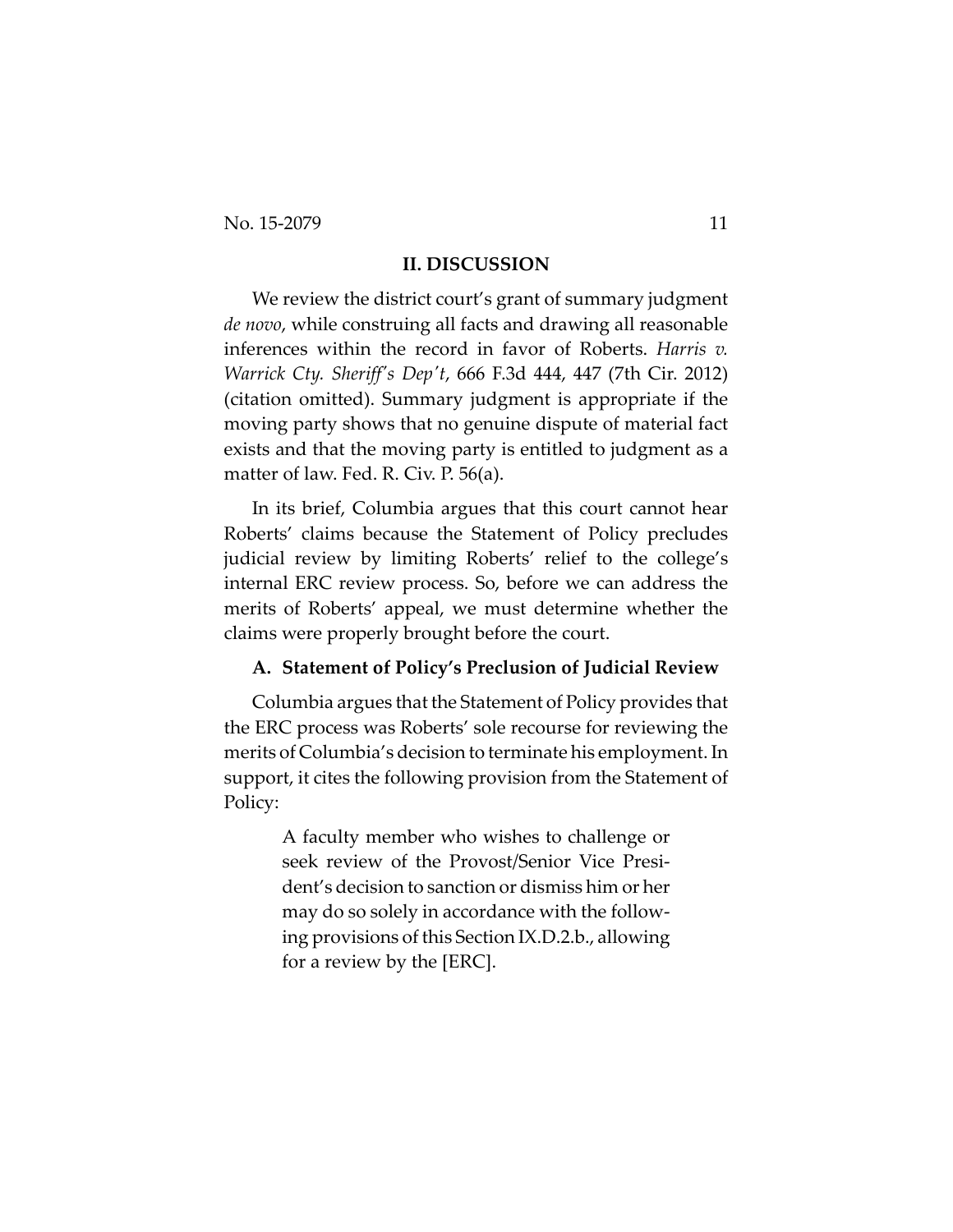Columbia relies on the word "solely," as well as the extensive ERC review procedures set forth within Section IX.D.2.b. of the Statement of Policy, to argue that the contract prevented judicial review of the merits of Love's decision to terminate Roberts' employment.

Initially, we note that Columbia never presented this argument to the district court. Rather, Columbia argued that Roberts had to seek ERC review as a prerequisite for obtaining judicial review. Thus, it made an exhaustion of remedies argument, not the argument that the Statement of Policy summarily prevented Roberts from bringing his claim to the court. As a result, Columbia has waived any argument that the Statement of Policy precludes judicial review. *See Domka v. Portage Cty., Wis.*, 523 F.3d 776, 783 (7th Cir. 2008).2

Further, even if the argument were preserved, we find that the Statement of Policy does not prevent judicial review of Roberts' claims. Neither party provided any binding authority regarding whether a private university could preclude judicial review of the merits of a decision to dismiss a tenured profes‐ sor. While we generally avoid reviewing the merits of deci-

<sup>2</sup> At oral argument, Columbia claimed that seeking ERC review was a prerequisite for seeking judicial review of whether the termination *procedures* were properly followed, but that a court could never review the *substantive merits* of the decision to terminate a tenured professor. Since Columbia never argued this in its brief, it is waived and we need not address it. *See Int'l Union of Operating Eng'rs, Local 150, AFL‐CIO v. Rabine*, 161 F.3d427, 432 (7th Cir. 1998)(citation omitted)(although partypresented argument before district court and at oral argument, the argument was not in the appellate brief, and "arguments not raised in a brief are waived").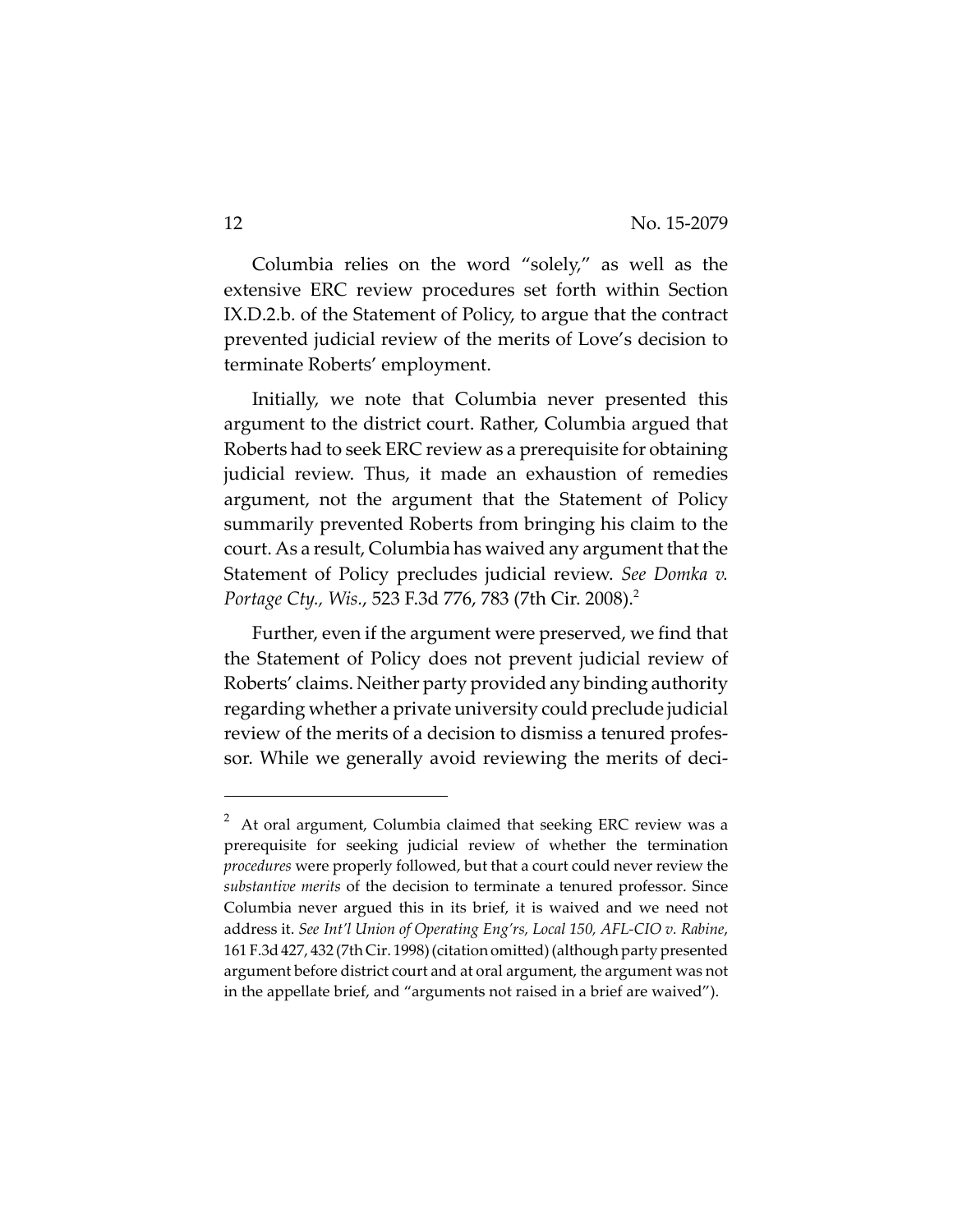sions to grant tenure, *see, e.g.*, *Blasdel v. Northwestern Univ.*, 687 F.3d 813, 816 (7th Cir. 2012), it is unclear whether private universities can contractually prevent the court from reviewing the substantive merits of a university's decision to dismiss a tenured faculty member.

In examining this issue, we find that *McConnell v. Howard University*, 818 F.2d 58 (D.C. Cir. 1987), provides persuasive authority. In *McConnell*, a tenured professor sued Howard University for breach of contract after his employment was terminated. *Id*. at 59. The district court applied a deferential standard of review because the faculty handbook stated that in reviewing faculty grievances, "[t]he decision of the Board of Trustees shall be final." *Id.* at 67. The District of Columbia Circuit reversed, finding the contract did not limit judicial review of university decisions to terminate tenured faculty members. *Id.* at 67–68. "Such a reading of the contract renders tenure a virtual nullity. Faculty members like Dr. McConnell would have no real *substantive* right to continued employment, but only certain *procedural* rights that must be followed before their appointment may be terminated." *Id.* at 67 (emphasis in original). Although the contract language stated that the Board of Trustees' decision was final, the court found that this only clarified that there were no "further avenues of review *within the University*." *Id.* at 68 (emphasis in original). The court reasoned, "If we were to adopt a view limiting judicial review over the substance of the Board of Trustees' decision, we would be allowing one of the parties to the contract to deter‐ mine whether the contract had been breached. This would make a sham of the parties' contractual tenure arrangement." *Id.*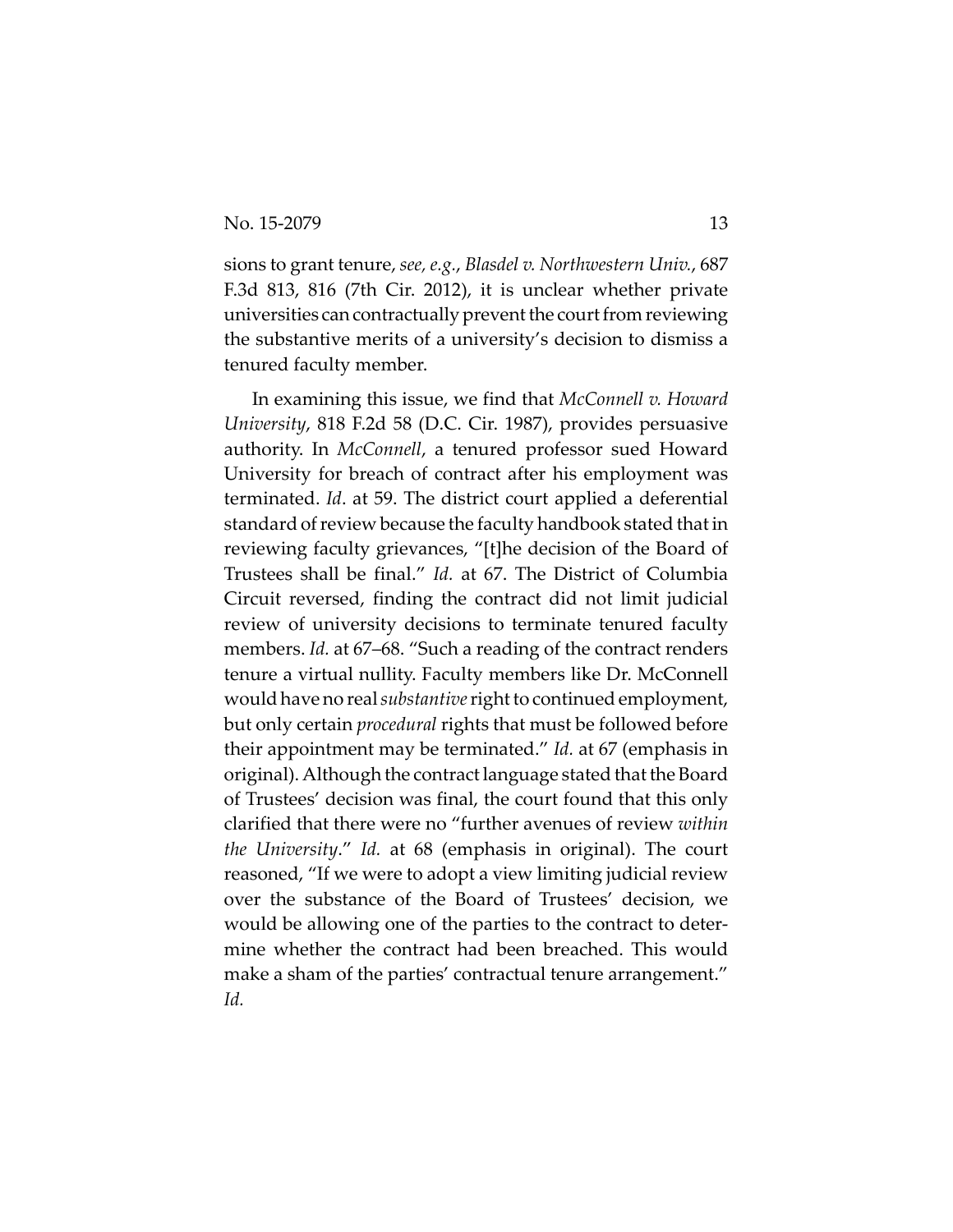This case parallels *McConnell*. The Statement of Policy's language states that terminated tenured professors wishing to seek review of the decision "may do so solely in accordance with the following provisions of this Section IX.D.2.b., allowing for a review by the [ERC]." This does not mandate ERC review as the sole recourse available, and that terminated tenured professors cannot seek judicial review. Rather, it states that terminated professors who "wish" to challenge the provost's decision "may do so solely in accordance with" the procedures specified within the contract. As in *McConnell*, the provision here merely clarifies the internal review procedures for professors seeking to challenge the termination decision *within Columbia itself*. It does not prevent terminated tenured profes‐ sors from bringing their claims to court. Further, tenure would be an illusory benefit if we interpreted the Statement of Policy as preventing Roberts from filing suit to challenge the merits of Columbia's decision to terminate his employment.

Therefore, since Columbia waived its argument that the Statement of Policy precluded judicial review, and the State‐ ment of Policy does not prevent judicial review, we find that Roberts properly brought his breach of contract complaint before the court. So, we turn to the merits of his claim.

#### **B. Breach of Contract**

Both parties agree that Illinois law governs Roberts' breach of contract claim. Under Illinois law, to sustain a breach of contract claim a plaintiff must prove: "(1) the existence of a valid and enforceable contract; (2) substantial performance by the plaintiff; (3) a breach by the defendant; and (4) resultant damages." *W.W. Vincent & Co. v. First Colony Life Ins. Co.,* 351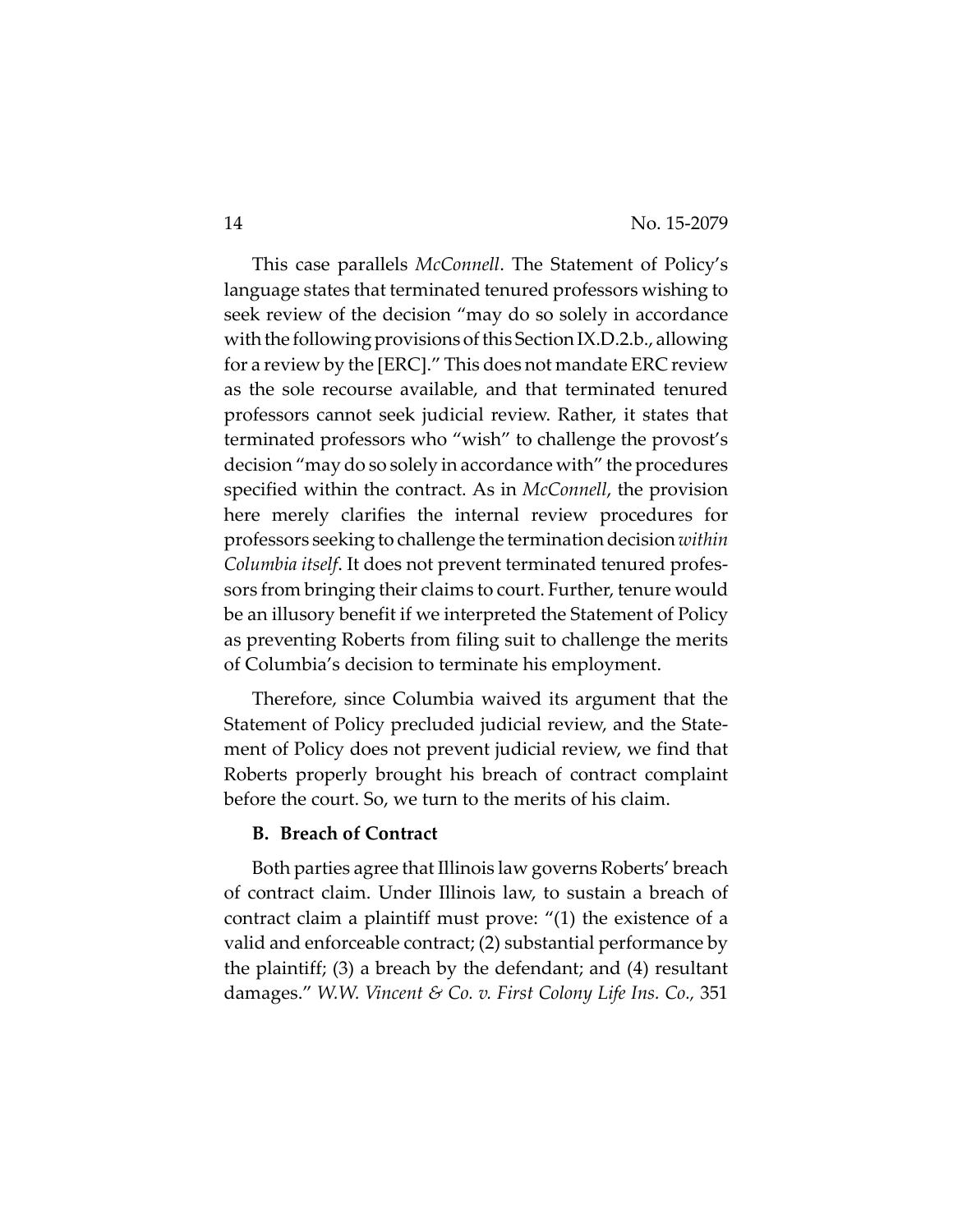Ill. App. 3d 752, 286 Ill. Dec. 734, 814 N.E.2d 960, 967 (2004). In this case, Roberts' tenure rights were secured by the Statement of Policy, which both parties agree constitutes a contract between Roberts and Columbia.

Roberts argues that Columbia breached two separate provisions of the Statement of Policy. He first claims that Love did not conduct an "appropriate" investigation into the plagiarism charge. He also argues that Columbia breached the contract by not imposing less severe sanctions to remedy his conduct. We address each issue separately.

# **1. Whether Love Conducted an Appropriate Inves‐ tigation**

The pertinent language from the Statement of Policy regardingRoberts'first claim is as follows: "the Provost/Senior Vice President will undertake such investigation and comply with such procedures as he or she believes appropriate."

Roberts acknowledges that the Statement of Policy granted Love discretion in determining how to investigate the plagia‐ rism charge. But he argues that she still had to exercise her discretion in good faith. Roberts alleges that Love did not exercise her discretion in good faith because plagiarism contains an intent element, yet Love never attempted to discern whether Roberts intentionally plagiarized. Instead, her investigation consisted of comparing the relevant chapters from Roberts' *Economics for Arts Entrepreneurs and Managers* with the corresponding text from Sichel and Eckstein's *Basic Economic Concepts*, consulting with Nichols (who had previ‐ ously met with Roberts regarding the matter), and reviewing the memorandum prepared by Ravanas.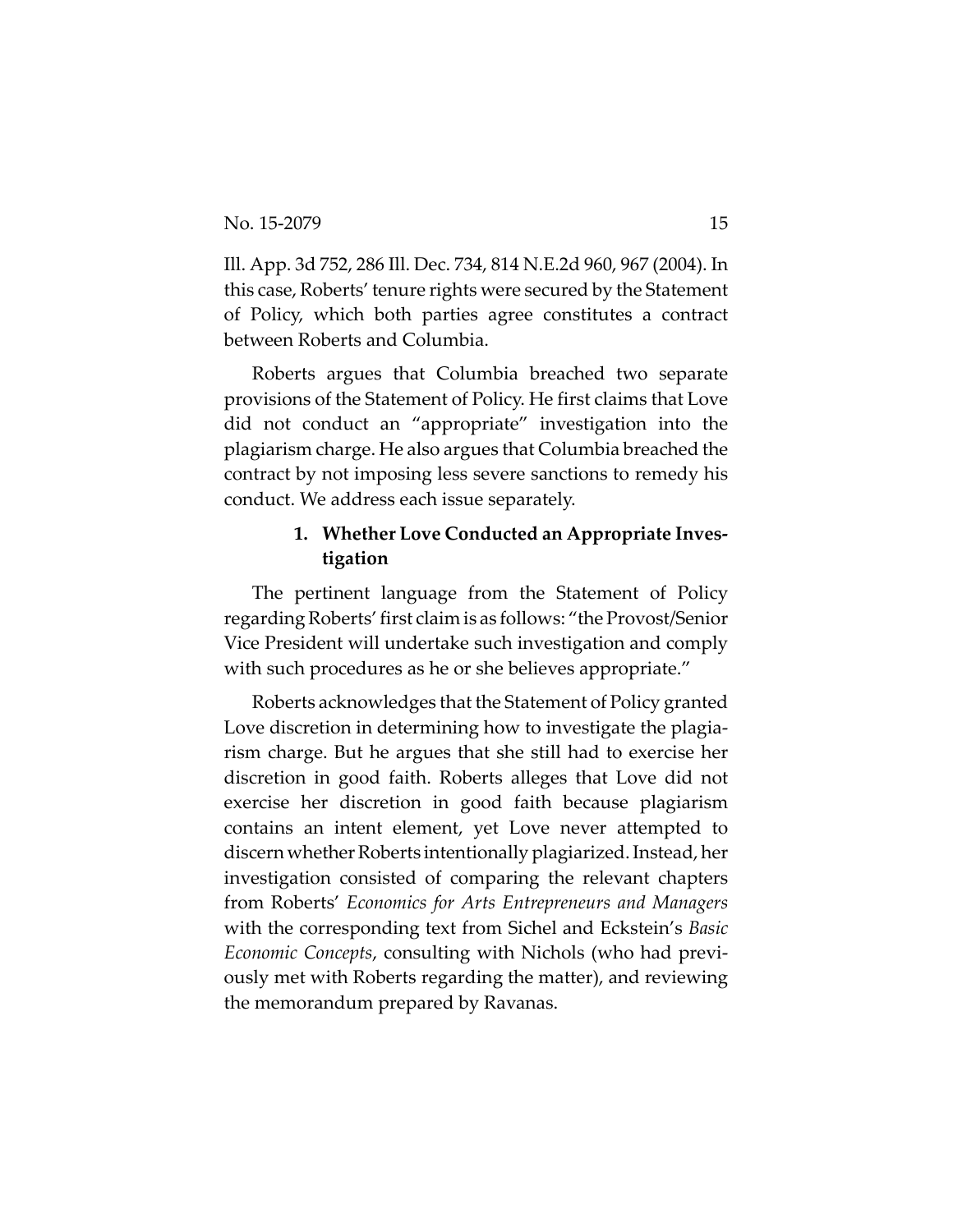We disagree that as a matter of law plagiarism necessarily contains anintent element.In*Seitz‐Partridge v. LoyolaUniversity Chicago*, the Illinois appellate court examined an almost identical issue in a case involving a graduate student who was accused of plagiarism. 2013 Ill. App. (1st) 113409, 369 Ill. Dec. 692, 987 N.E.2d 34, 42 (2013). The graduate student argued that she did not commit plagiarism because any plagiarism that occurred was unintentional. *Id.* In its analysis, the court examined the student handbook and found that it did not contain an intent element for its definition of plagiarism. *Id.* The court also examined the two university committees' investigations against her, and found that neither made a finding that the plaintiff intentionally plagiarized. *Id.* As a result, the student could not create a genuine dispute of material fact by arguing that she did not intend to plagiarize. *Id.* at 42–43. In this case, Roberts similarly cannot point to anything in the Statement of Policy defining plagiarism, nor did Provost Love make a finding that he acted intentionally. Thus, whether he intentionally plagiarized is irrelevant.

Roberts also argues that Love's investigation was not undertaken in good faith because she did not examine whether he took efforts to remedy his plagiarism. Specifically, he claims that he called McGuire‐Hill to report the problem, did not use the textbook for future classes, and distributed corrected reference pages to his students. We note, however, that he failed to remove the plagiarized textbook from his curriculum vitae for several years. Regardless, the fact that Roberts took some efforts to remedy his plagiarism is not relevant in this matter. The question before us is not whether Love's investigation was maximally thorough; it is only whether she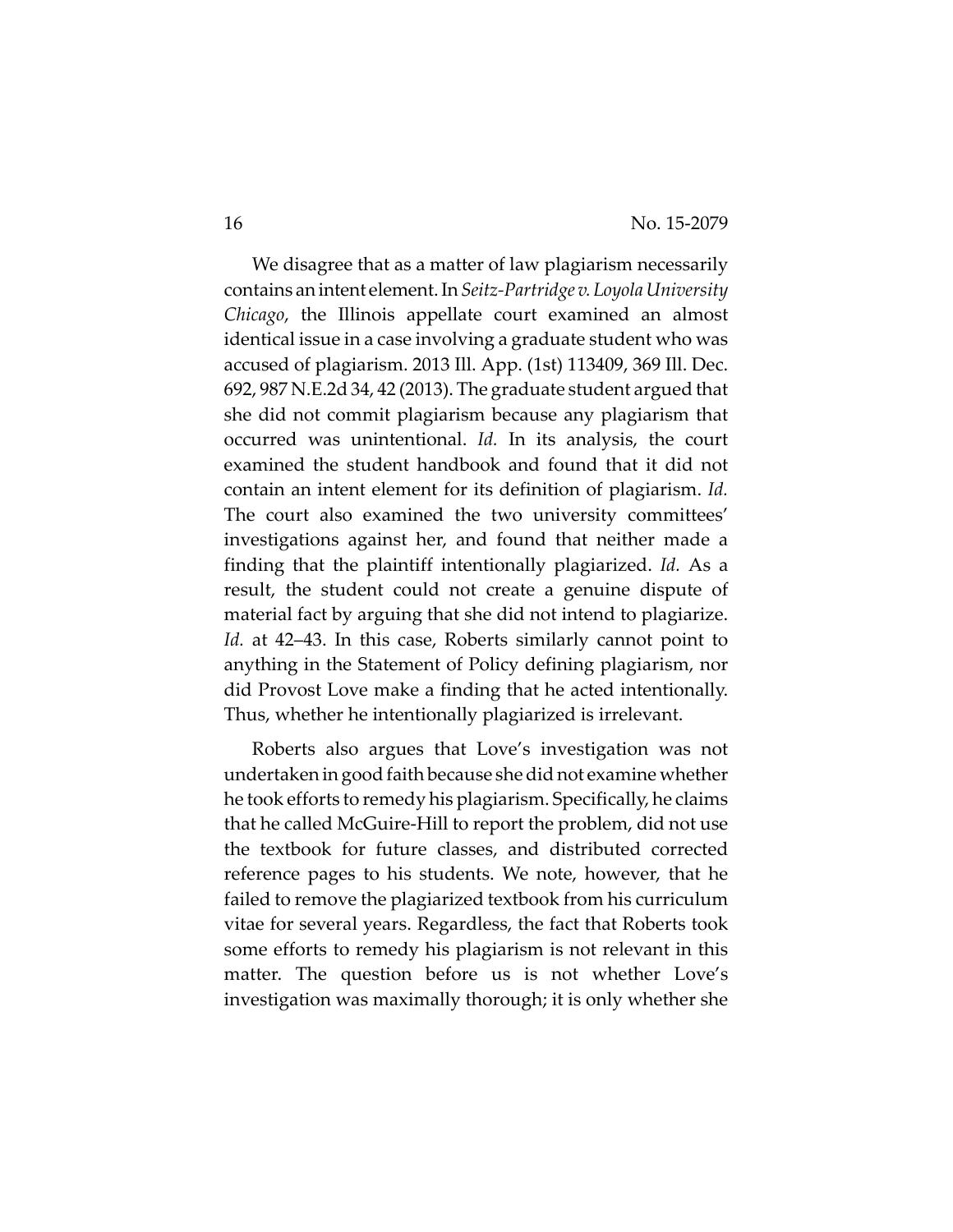acted in good faith when she exercised her discretion under the Statement of Policy to determine an "appropriate" investigation into whether Roberts plagiarized. Love had a documented case of serious plagiarism. She made a reasonable decision that she had the evidence she needed, and Roberts has not adduced evidence to show her bad faith. We conclude that Columbia did not breach the Statement of Policy.

#### **2. Whether Lesser Sanctions Were Required**

Roberts also claims that Columbia breached the Statement of Policy by not imposing less severe sanctions against him to remedy his conduct. The pertinent language reads:

> The College is authorized … to dismiss a faculty member with a Tenured Appointment for Cause. Prior to dismissing such a faculty member, the College will, in *ordinary circum‐ stances*, attempt to correct the conduct giving rise to Cause by other less severe action. Dis‐ missal is appropriate if such action has failed to end such conduct within a specified period of time or other less severe action is inappropriate and contrary to the best interests of the College because of the *nature or seriousness of the con‐ duct*. (Emphasis added.)

Plagiarism is not an "ordinary circumstance" in the academic community. As Columbia cited in its brief, "[p]lagiarism is considered by most writers, teachers, journal‐ ists, scholars, and even members of the general public to be the capital intellectual crime." Richard A. Posner, The Little Book of Plagiarism 107 (2007). Roberts himself admitted that "[i]n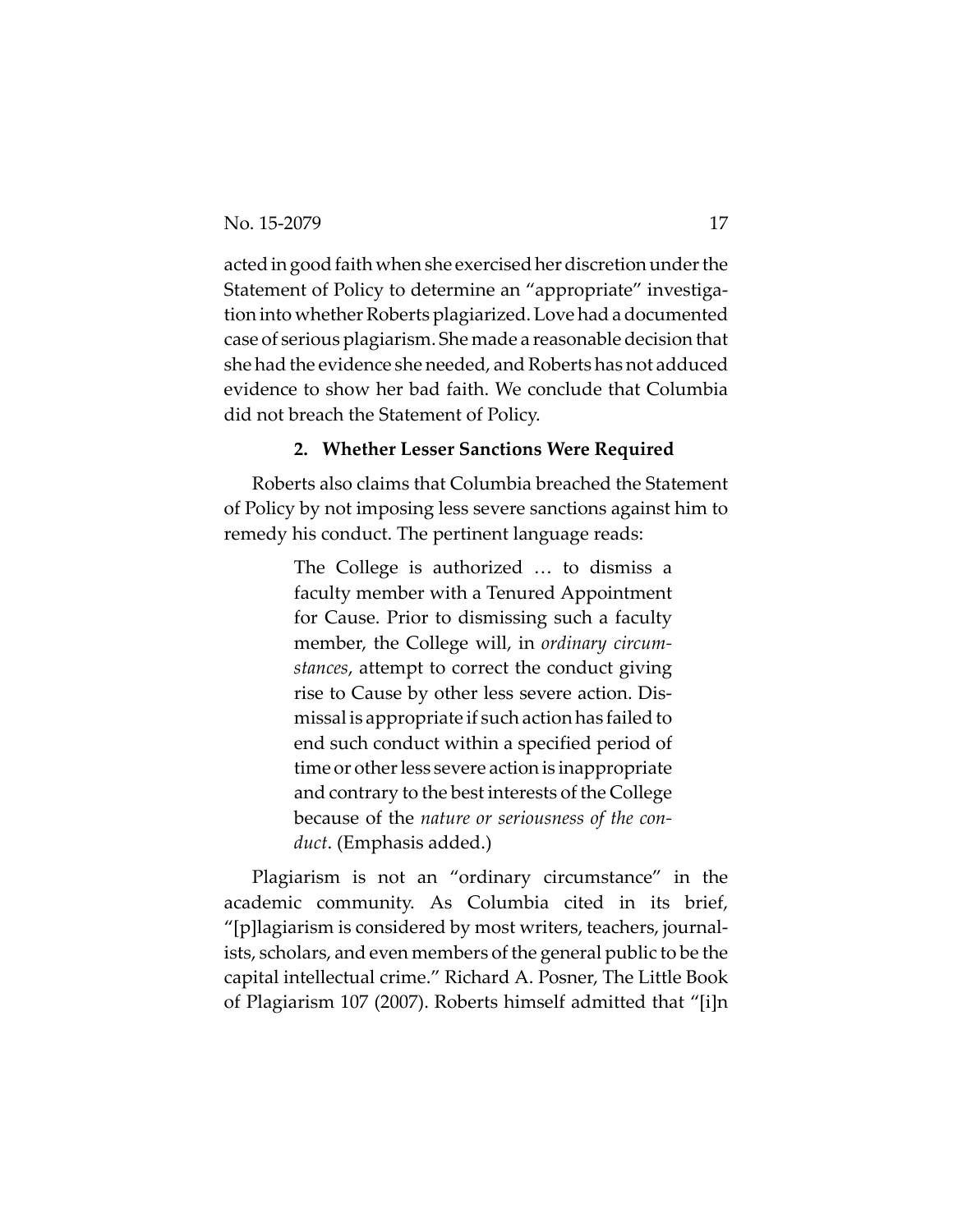academia, plagiarism is considered an egregious and serious offense."

Roberts argues that, based on the broad Statement of Policy language, it is necessarily a jury question whether his conduct constituted "ordinary circumstances" in which less severe action was required.<sup>3</sup> We acknowledge that it may be difficult in some instances to distinguish between an "ordinary circum‐ stance" and a case in which the "nature or seriousness of the conduct" justifies termination. It is clear, though, that in the academic realm few charges are more serious than plagiarism. Therefore, it was perfectly reasonable for Love to find that the "nature or seriousness" of Roberts' plagiarism within *Econom‐ ics for Arts Entrepreneurs and Managers* was such that it was improper to attempt to correct his conduct through less severe action. *See Korf v. Ball State Univ.*, 726 F.2d 1222, 1228 (7th Cir. 1984) (finding that the university reasonably interpreted the faculty ethics provision prohibiting "exploitation of students for … private advantage" to include the professor's sexual exploitation of his students). As a result, her decision to terminate Roberts' employment, rather than impose less severe sanctions, did not breach the Statement of Policy.

<sup>3</sup> Roberts relies on a district court case, *Lerman v. Turner*, 2013 WL 4495245 (N.D. Ill. 2013), to support this argument*. Lerman* is an unpublished district court opinion that has no binding precedential authority over this court. *Wirtz v. City of South Bend*, 669 F.3d 860, 863 (7th Cir. 2012) (citations omitted) ("A district court decision does not have precedential effect ... that is, it is not an authority, having force independent of its reasoning, and to which therefore a court with a similar case must defer even if it disagrees, unless the circumstances that justify overruling a precedent are present.").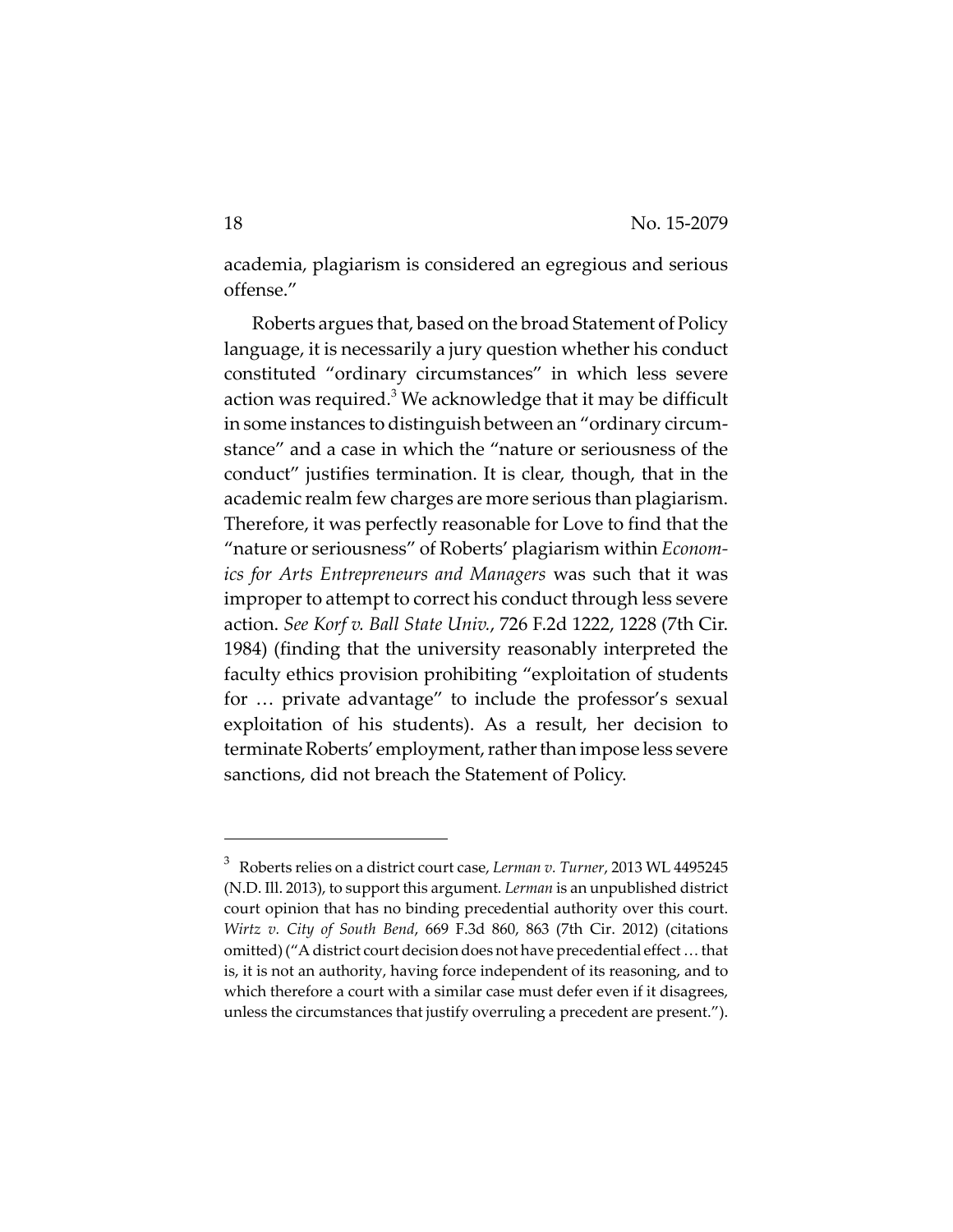### **C. ADEA Claim**

Roberts also claims that Columbia's termination of his employment constituted unlawful discrimination on account of his age. "The ADEA makes it unlawful for an employer to refuse to hire or otherwise discriminate against an individual 'because of such individual's age.'" *Ripberger v. Corizon, Inc.*, 773 F.3d 871, 880 (7th Cir. 2014) (citing 29 U.S.C. § 623(a)(1)). ADEA protection extends to individuals who are 40 years of age or older. 29 U.S.C. § 631(a). A plaintiff asserting an ADEA claim may proceed under the direct or indirect method of proof. *Fleishman v. Cont'l Cas. Co.*, 698 F.3d 598, 603 (7th Cir. 2012). In this case, Roberts has proceeded under the direct method of proof, which requires him to either present a direct admission from Columbia that he was fired for age discrimina‐ tory reasons, or show a "convincing mosaic" of circumstantial evidence that "points directly to a discriminatory reason for [Columbia's] action." *Id.* (citations omitted). Further, Roberts must "show evidence that could support a jury verdict that age was a but‐for cause of the employment action." *Id.* at 604 (citations omitted).

In this case, Love made the decision to terminate Roberts. Roberts has not produced any evidence indicating that she had any animus against him on account of his age. Instead, Roberts argues that under a "cat's paw" theory of liability, Ravanas' hostility against Roberts on account of his age could be imputed to Love due to Ravanas' involvement in the termina‐ tion process.

"In employment discrimination law the 'cat's paw' meta‐ phor refers to a situation in which an employee is fired or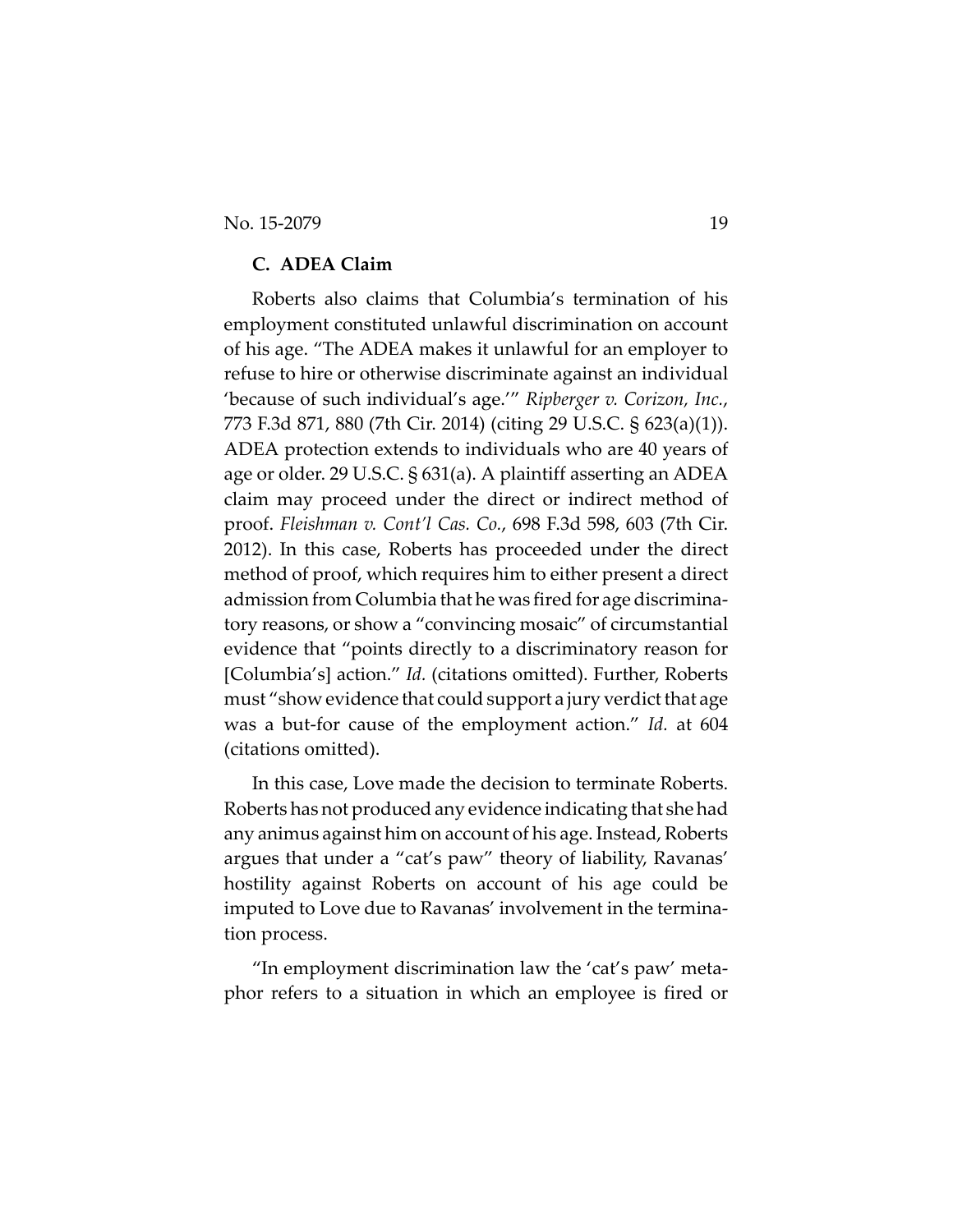subjected to some other adverse employment action by a supervisor who himself has no discriminatory motive, but who has been manipulated by a subordinate who does have such a motive and intended to bring about the adverse employment action." *Cook v. IPC Int'l Corp.*, 673 F.3d 625, 628 (7th Cir. 2012). To prevail on his cat's paw theory, Roberts has to show that Love's decision was "decisively influenced by someone who *was* prejudiced." *Blasdel*, 687 F.3d at 817 (empha‐ sis in original) (citations omitted). Even if we assume that Ravanas' comments to Roberts and the affidavits from Roberts' colleagues were sufficient to show that Ravanas was preju‐ diced against Roberts on account of his age, there is no evidence that Ravanas "manipulated" or "decisively influ‐ enced" Love's decision to terminate Roberts' employment.

In *Woods v. City of Berwyn*, we found that the Supreme Court's holding in *Staub v. Proctor Hospital* changed cat's paw liability in this circuit such that we no longer require the subordinate with the discriminatory animus to be the "singular influence" on the decision‐maker. 803 F.3d 865, 869 (7th Cir. 2015). But we noted that the Supreme Court still left open the possibility for cases in which a subordinate's discriminatory animus is too remote to the decision‐maker to sustain a cat's paw theory of liability. *Id.* at 870. Specifically, in instances where the final decision-maker conducted his or her own investigation into the matter, we stated:

> If the ultimate decision‐maker does determine whether the adverse action is entirely justified apart from the [subordinate's] recommendation, then the subordinate's purported bias might not subject the employer to liability. This is consis‐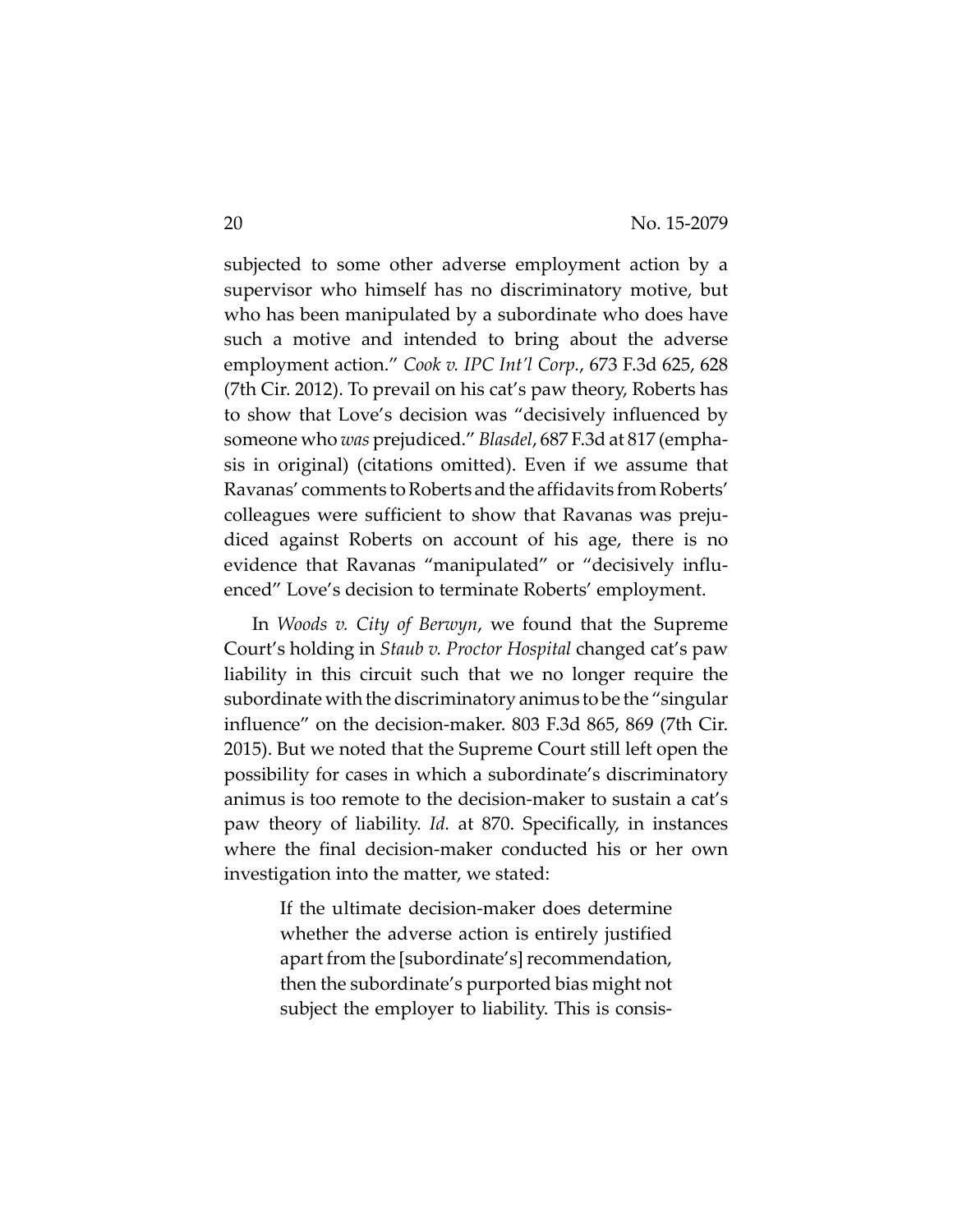tent with our previous holdings that "the chain of causation can be broken if the unbiased decision‐maker conducts a meaningful and independent investigation of the information being supplied by the biased employee." *Schandelmeier–Bartels v. Chi. Park Dist.,* 634 F.3d 372, 383 (7th Cir. 2011). To hold otherwise would be to rule that whenever a discriminatory subordinate makes an allegation or institutes a charge and the plaintiff‐employee is fired, there are no steps the ultimate decision‐maker could ever take to break that chain of proximate causation. That cannot be so.

*Id.*

In this case, Love conducted her own investigation into whether to terminate Roberts' employment. She read Roberts' *Economics for Arts Entrepreneurs and Managers* and compared the controversial chapters with the specific un‐credited sections from Sichel and Eckstein's *Basic Economic Concepts*. By examining the primary sources, she determined for herself that Robertshadcommittedplagiarism.Inaddition,Love consulted with Nichols after Nichols had previously met with Roberts regarding the situation. Although Love also reviewed Ravanas' memorandum, it is clear that she conducted a "meaningful and independent investigation" into the matter apart from relying on Ravanas' recommendations. Further, Roberts does not contest the accuracy of Ravanas' memorandum, and in fact admitted the accuracy of substantially all of the allegations contained therein. Also, there is no evidence that any other tenured professor, of any age, had engaged in similar plagia‐